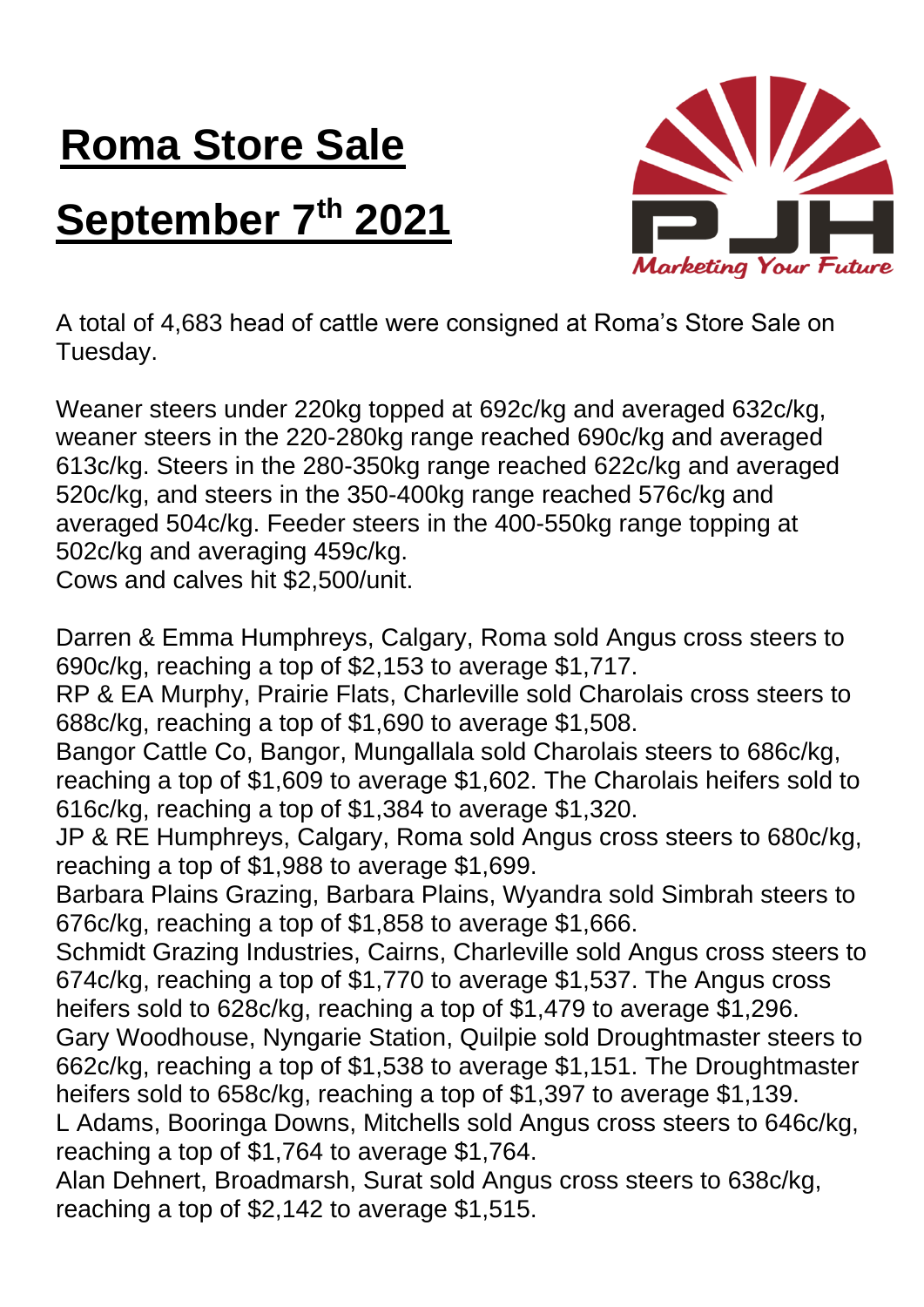EL & DK Connolly, Tetalga, Roma sold Santa steers to 638c/kg, reaching a top of \$1,600 to average \$1,600.

RA & CL Bain, Mt Eden, Roma sold Angus steers to 626c/kg, reaching a top of \$1,742 to average \$1,742.

ME Brown, Benalla, Roma sold Limousin cross steers to 610c/kg, reaching a top of \$1,852 to average \$1,498.

I & M Campbell, Rosebud Station, Mt Isa sold Brangus steers to 598c/kg, reaching a top of \$1,648 to average \$1,340.

GS Beauchamp, Stockport Stn, Boulia sold Santa cross steers to 592c/kg, reaching a top of \$1,837 to average \$1,627. The Santa cross heifers sold to 534c/kg, reaching a top of \$1,495 to average \$1,323.

BV Rolfe, Nindinna, Roma sold Charolais cross steers to 584c/kg,

reaching a top of \$2,029 to average \$1,960. The Charolais cross heifers sold to 544c/kg, reaching a top of \$1,816 to average \$1,722.

Cameron Obrien, Navarra, Roma sold Charolais cross steers to 576c/kg, reaching a top of \$2,291 to average \$2,211.

Warren Point Pastoral Company, Warren Point, Mitchell sold Droughtmaster cross steers to 572c/kg, reaching a top of \$1,877 to average \$1,860. The Hereford heifers sold to 538c/kg, reaching a top of \$1,626 to average \$1,482.

LT & ML Price, Mt Hope, Wallumbilla sold Droughtmaster cross steers to 544c/kg, reaching a top of \$2,333 to average \$2,100.

Minto Pastoral Company, Buchenbe Station, Tilpa sold Droughtmaster steers to 514c/kg, reaching a top of \$1,754 to average \$1,551. The Droughtmaster cross heifers sold to 520c/kg, reaching a top of \$1,559 to average \$1,436.

EW & CEM Entriken, Sesbania, Winton sold Droughtmaster steers to 488c/kg, reaching a top of \$2,113 to average \$1,531. The Droughtmaster heifers sold to 450c/kg, reaching a top of \$1,756 to average \$1,319. Keddstock Pty Ltd, Moongool, Yuleba sold Charolais cross steers to 429c/kg, reaching a top of \$2,517 to average \$2,282.

Burey Family Trust, Maree Downs, Amby sold Santa steers to 415c/kg, reaching a top of \$2,379 to average \$2,378.

Farmleigh Grazing, Farmleigh, Injune sold Angus cross mickey bulls to 558c/kg, reaching a top of \$1,460 to average \$1,437.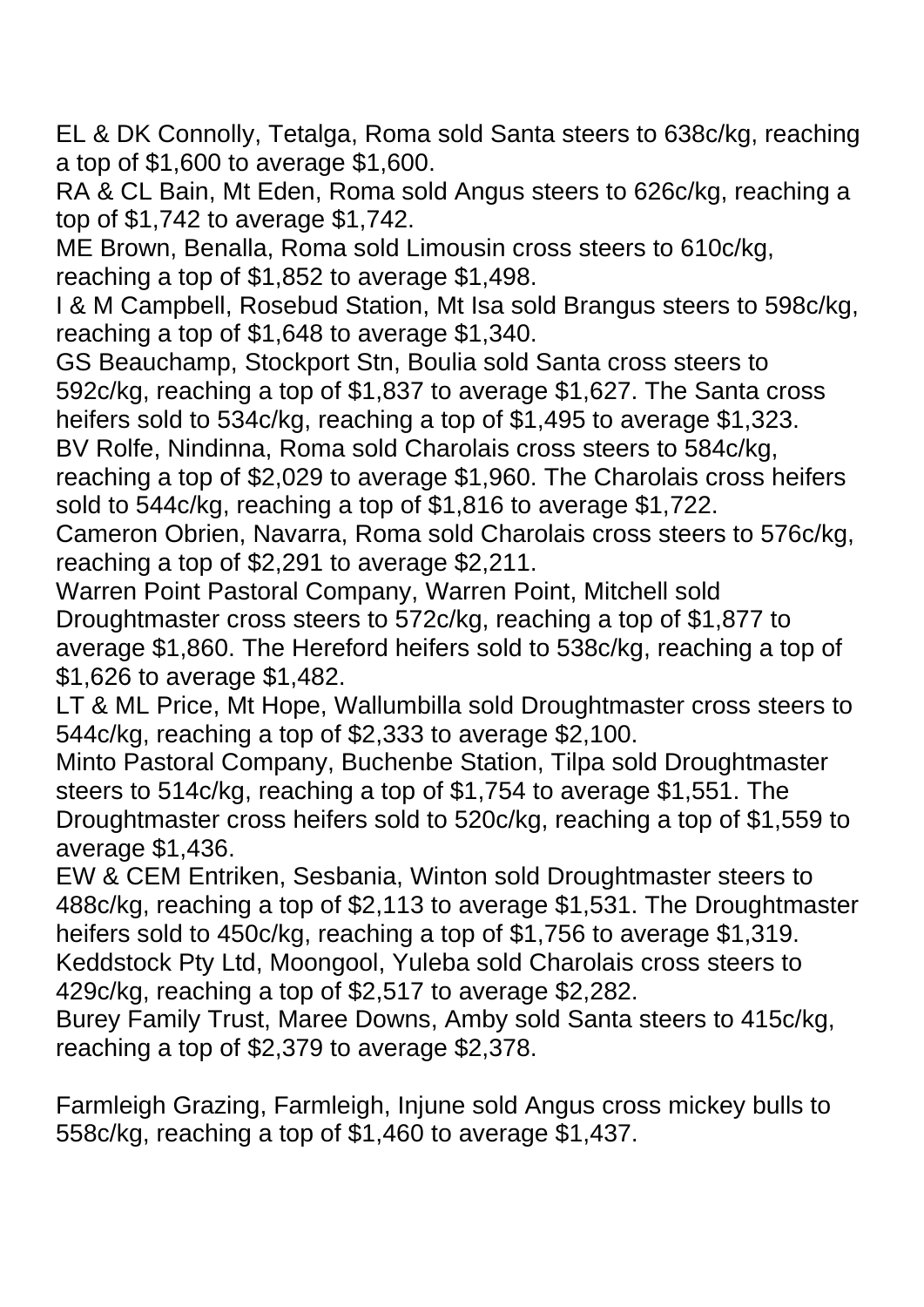Dart Pastoral Co, Bannockburn Station, Torrens Creek sold Charolais cross mickey bulls to 538c/kg, reaching a top of \$1,757 to average \$1,514.

DW & JL Sullivan, Studley, Roma sold Angus cross bullocks to 428c/kg, reaching a top of \$2,973 to average \$2,841.

CJ Melcer, Sorries, Roma sold Charolais cross bullocks to 428c/kg, reaching a top of \$2,661 to average \$2,609.

Heifers under 220kg topped at 658c/kg and averaged 575c/kg, while heifers in the 220-280kg range topped at 608c/kg and averaged 486c/kg. Heifers in the 280-350kg range topped at 550c/kg, averaging 444c/kg. Heifers in the 350-450kg range topped at 530c/kg, averaging 401c/kg.

AJM Pastoral Co, Yerrel, Cunnamulla sold Composite heifers to 532c/kg, reaching a top of \$2,320 to average \$1,429. Ward River Grazing, Toliness, Charleville sold Santa heifers to 406c/kg, reaching a top of \$2,231 to average \$1,938. The Santa cows sold to 380c/kg, reaching a top of \$2,306 to average \$2,190.

Cows in the 300-400kg range reached 332c/kg and averaged 294c/kg, while cows in the 400kg-500kg range reached 386c/kg and averaged 339c/kg. Cows over 500kg topped at 398c/kg, averaging 360c/kg.

Winnathoola Pastoral Co, Winnathoola, Wallumbilla sold Angus cross cows to 376c/kg, reaching a top of \$2,748 to average \$2,246.

## *NEXT STORE SALE IS 14th SEPTEMBER PJH SELL 2 nd POSITION*